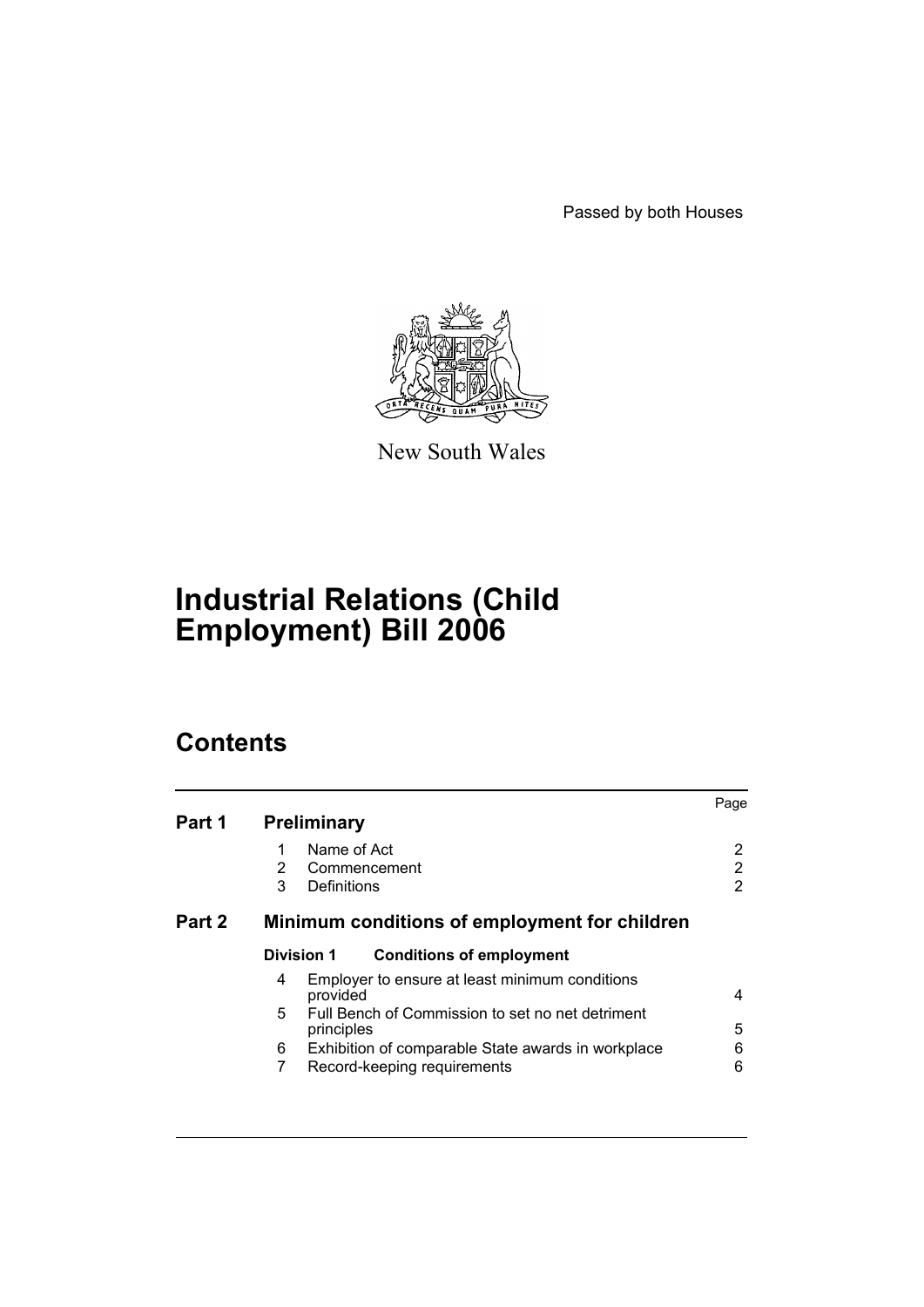## Industrial Relations (Child Employment) Bill 2006

Contents

|            |                                                                |                                                                                   | Page            |
|------------|----------------------------------------------------------------|-----------------------------------------------------------------------------------|-----------------|
|            |                                                                | <b>Division 2</b><br><b>Compliance notices</b>                                    |                 |
|            | 8                                                              | Issue of compliance notices                                                       | 7               |
|            | 9                                                              | Compliance notices may include directions                                         | 8               |
|            | 10                                                             | Withdrawal of compliance notices                                                  | 8               |
|            | 11                                                             | Offence: refusal or failure to comply with compliance<br>notice                   | 9               |
|            | 12                                                             | Appeal to Industrial Court of New South Wales                                     | 9               |
|            | 13                                                             | Revocation or withdrawal of compliance notice does                                |                 |
|            |                                                                | not prevent issue of another notice                                               | 9               |
|            | 14                                                             | Proceedings for offences or civil penalties not affected<br>by compliance notices | 9               |
|            |                                                                | <b>Division 3</b><br><b>Civil penalty</b>                                         |                 |
|            | 15                                                             | Civil penalty for contravention of section 4                                      | 10 <sup>1</sup> |
|            |                                                                | <b>Division 4</b><br><b>Applied enforcement provisions</b>                        |                 |
|            | 16                                                             | Applied provisions of Industrial Relations Act 1996                               | 11              |
| Part 3     | Unfair dismissal of children by constitutional<br>corporations |                                                                                   |                 |
|            | 17                                                             | Unfair dismissal of children employed by constitutional<br>corporations           | 13              |
| Part 4     |                                                                | <b>Miscellaneous</b>                                                              |                 |
|            | 18                                                             | Act to bind Crown                                                                 | 15              |
|            | 19                                                             | Relationship with other legislation                                               | 15              |
|            | 20                                                             | Giving of notices and other documents                                             | 15              |
|            | 21                                                             | Regulations                                                                       | 16              |
|            | 22                                                             | Savings, transitional and other provisions                                        | 16              |
|            | 23                                                             | Consequential amendment of Industrial Relations<br>Act 1996 No 17                 | 16              |
|            | 24                                                             | Review of Act                                                                     | 16              |
|            |                                                                |                                                                                   |                 |
| Schedule 1 |                                                                | Savings, transitional and other provisions                                        | 17              |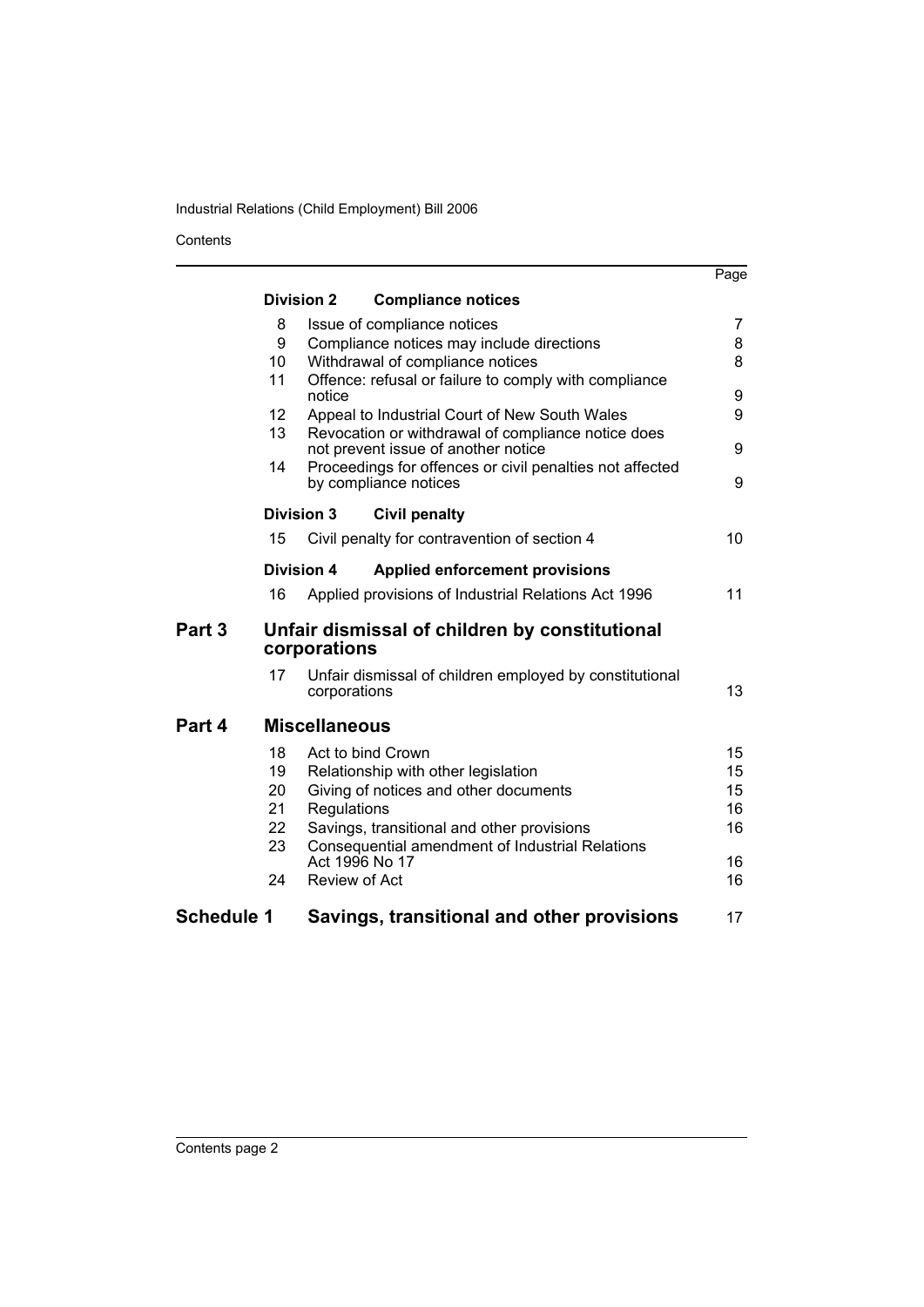*I certify that this PUBLIC BILL, which originated in the LEGISLATIVE ASSEMBLY, has finally passed the LEGISLATIVE COUNCIL and the LEGISLATIVE ASSEMBLY of NEW SOUTH WALES.*

> *Clerk of the Legislative Assembly. Legislative Assembly, Sydney, , 2006*



New South Wales

# **Industrial Relations (Child Employment) Bill 2006**

Act No , 2006

An Act to make provision with respect to the employment of certain children by trading, financial or foreign corporations; to make a consequential amendment to the *Industrial Relations Act 1996*; and for other purposes.

See also the *Industrial Relations Further Amendment Act 2006* and *Workers Compensation Amendment (Permanent Impairment Benefits) Act 2006*.

*I have examined this Bill, and find it to correspond in all respects with the Bill as finally passed by both Houses.*

*Chairman of Committees of the Legislative Assembly.*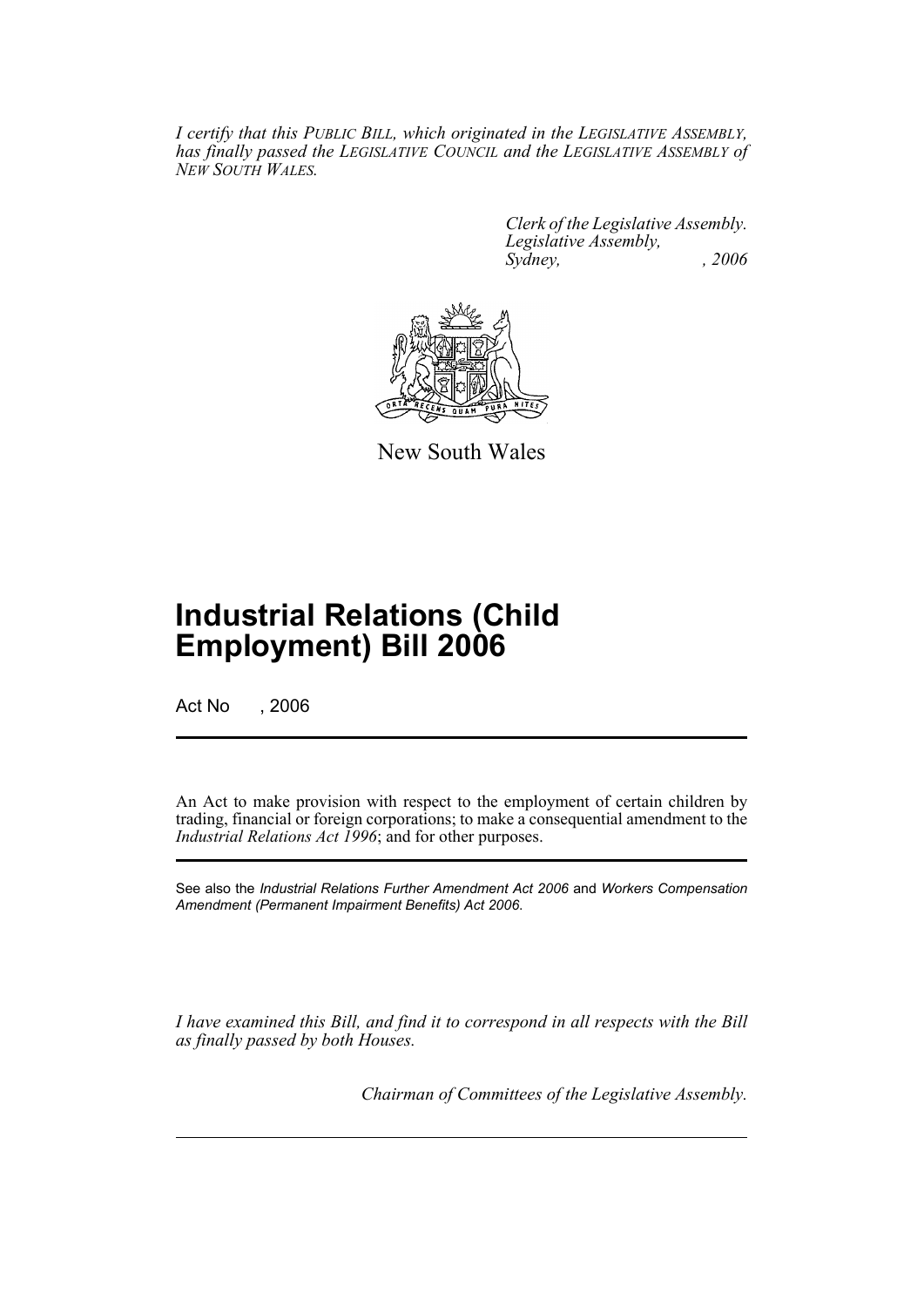Part 1 Preliminary

**The Legislature of New South Wales enacts:**

# **Part 1 Preliminary**

## **1 Name of Act**

This Act is the *Industrial Relations (Child Employment) Act 2006*.

#### **2 Commencement**

- (1) This Act commences on the date of assent to this Act, except as provided by subsection (2).
- (2) The provisions of Part 2 commence on a day or days to be appointed by proclamation.

## **3 Definitions**

(1) In this Act:

*ABN* means an Australian Business Number registered under the *A New Tax System (Australian Business Number) Act 1999* of the Commonwealth.

*ACN* has the same meaning as it has in the *Corporations Act 2001* of the Commonwealth.

*affected employer*, in relation to a child, means an employer of a child to whose employment section 4 applies.

*child* means any person who is under the age of 18 years.

*Commission* means the Industrial Relations Commission of New South Wales.

*compliance notice* means a compliance notice issued under Division 2 of Part 2.

*conditions of employment* has the same meaning as it has in the *Industrial Relations Act 1996*.

*constitutional corporation* means a corporation to which paragraph 51 (xx) of the Commonwealth Constitution applies.

**Note.** Paragraph 51 (xx) of the Commonwealth Constitution confers power on the Commonwealth Parliament to make laws with respect to foreign corporations, and trading or financial corporations formed within the limits of the Commonwealth.

*contravene* includes fail to comply with.

*dismissal*, in relation to an employee, has the same meaning as it has in Part 6 of Chapter 2 of the *Industrial Relations Act 1996*.

*employ* means employ an employee within the meaning of the *Industrial Relations Act 1996*.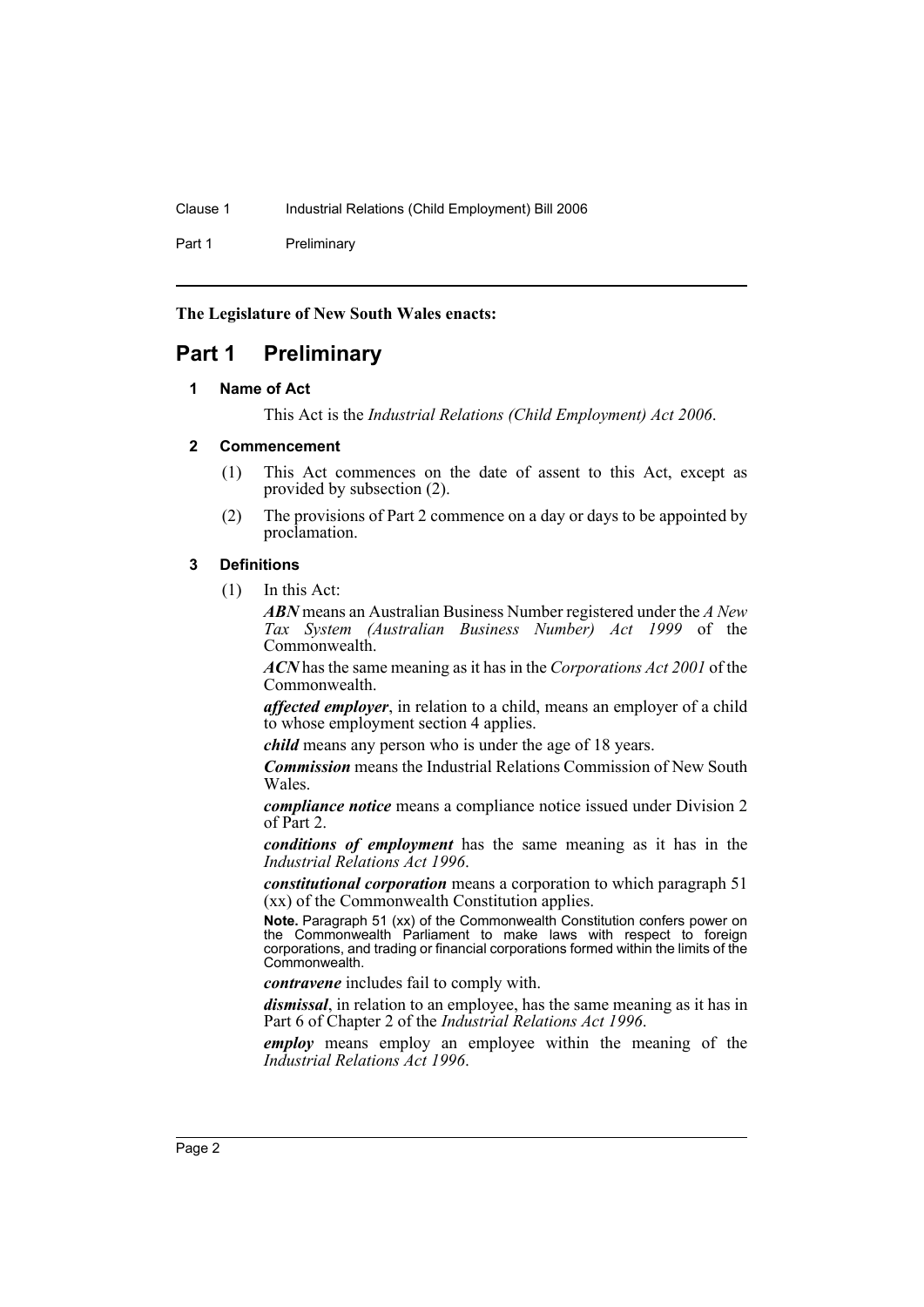Industrial Relations (Child Employment) Bill 2006 Clause 3

Preliminary **Preliminary Part 1** 

*employer* has the same meaning as it has in the *Industrial Relations Act 1996*.

*exercise* a function includes perform a duty. *function* includes a power, authority or duty. *industrial court* means:

- (a) the Industrial Court of New South Wales, or
- (b) if (but only if) the no net detriment principles have been set and published under section 5—a Local Court constituted specially for the purposes of this Act by an Industrial Magistrate sitting alone.

*industrial organisation* has the same meaning as it has in the *Industrial Relations Act 1996*.

*Industrial Registrar* has the same meaning as it has in the *Industrial Relations Act 1996*.

*industrial relations legislation* has the same meaning as it has in the *Industrial Relations Act 1996*.

*inspector* means an inspector appointed for the purposes of the *Industrial Relations Act 1996*.

*introduction day* means the day on which the Bill for this Act was first introduced into Parliament.

*minimum conditions of employment* for a child—see section 4 (3).

*modification* includes addition, exception, omission or substitution.

*no net detriment principles*—see section 5.

*premises* has the same meaning as it has in the *Industrial Relations Act 1996*.

*State award* has the same meaning as it has in section 28A of the *Industrial Relations Act 1996*.

*State industrial instrument* means an industrial instrument within the meaning of the *Industrial Relations Act 1996*.

(2) Notes included in this Act do not form part of this Act.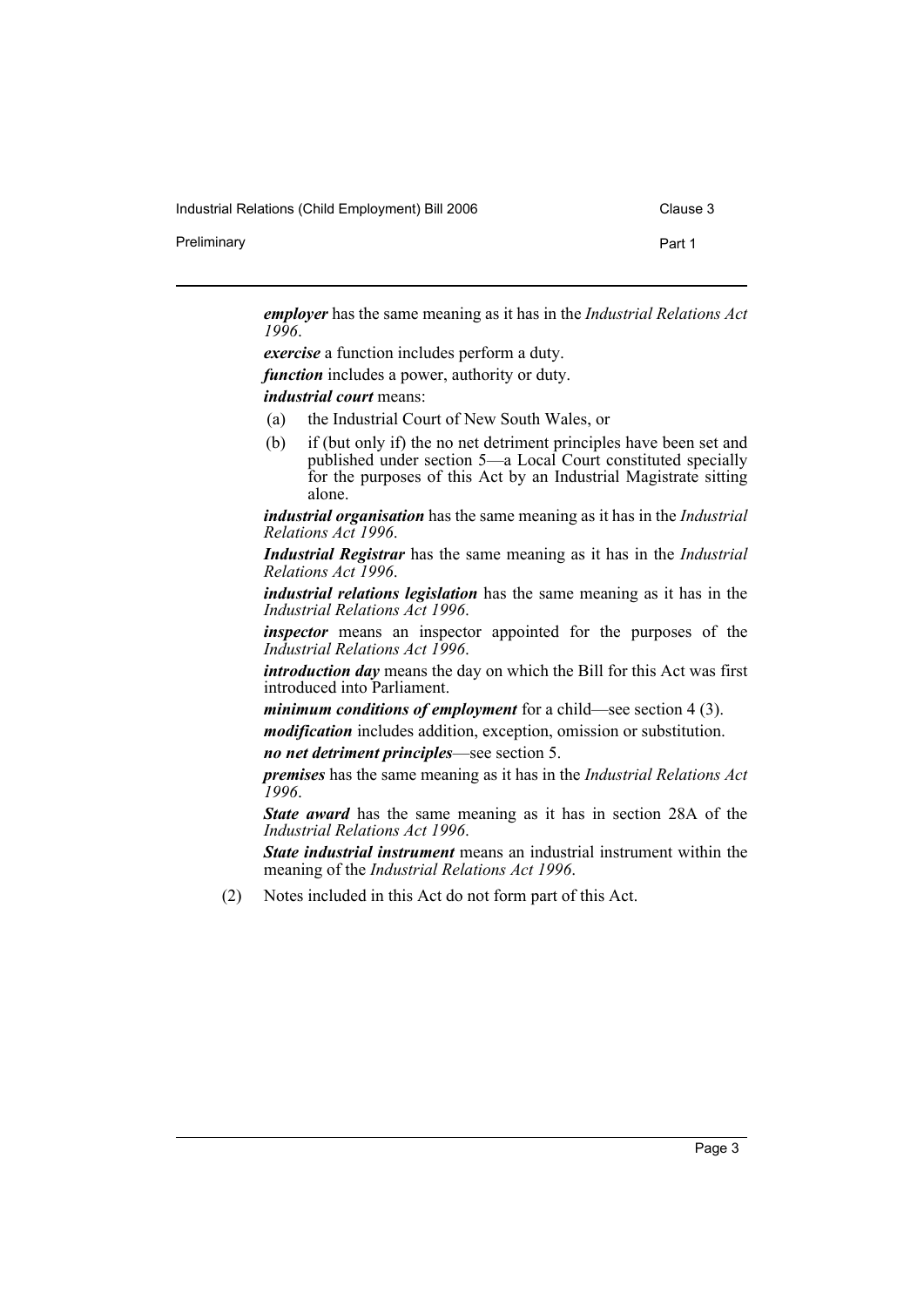## **Part 2 Minimum conditions of employment for children**

## **Division 1 Conditions of employment**

#### **4 Employer to ensure at least minimum conditions provided**

- (1) This section applies to the employment of a child by an employer if:
	- (a) the child is employed under an agreement or other arrangement entered into on or after 27 March 2006, and
	- (b) the employer of the child is a constitutional corporation that is not bound by a State industrial instrument with respect to the employment of the child, and
	- (c) a State award is in force that covers employees performing similar work to that performed by the child (a *comparable State award*) and that award does not bind the employer in respect of the employment of the child.
- (2) An employer of a child to whose employment this section applies (an *affected employer*) must ensure that:
	- (a) the child is provided with the same conditions of employment as the minimum conditions of employment for the child, or
	- (b) if the conditions of employment provided to the child are different to the minimum conditions of employment for the child—the conditions of employment provided to the child do not, on balance, result in a net detriment to the child when compared to the minimum conditions of employment.

**Note.** A contravention of this section by an affected employer of a child may expose the employer to a civil penalty under section 15.

- (3) The *minimum conditions of employment* for a child are:
	- (a) the conditions of employment for employees performing similar work to that performed by the child for which provision is made from time to time in the comparable State award, and
	- (b) such other conditions of employment for which the industrial relations legislation makes provision that would have applied to the employment of the child if the employer of the child were bound by the comparable State award.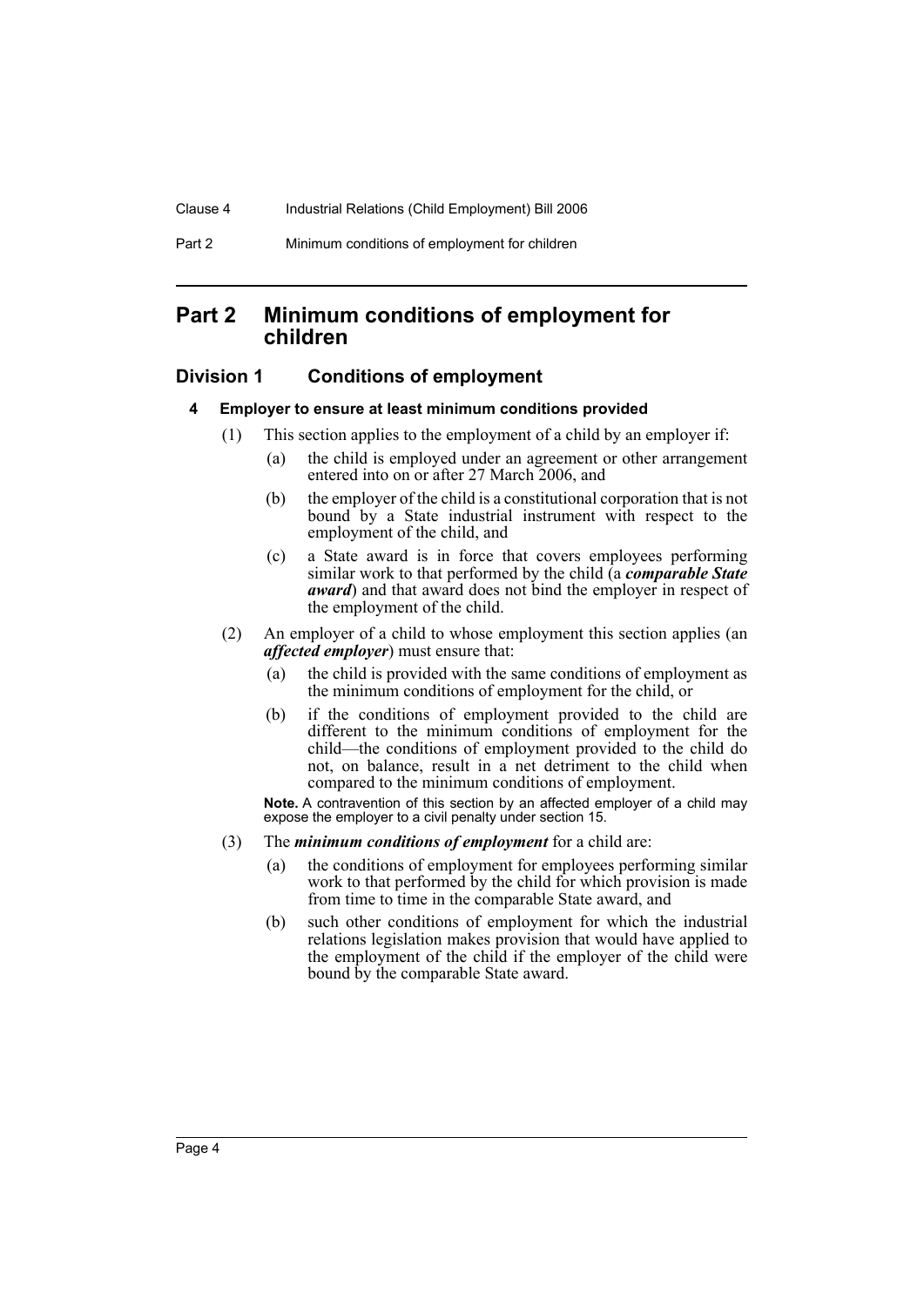| Industrial Relations (Child Employment) Bill 2006 | Clause 5 |
|---------------------------------------------------|----------|
| Minimum conditions of employment for children     | Part 2   |

- (4) In determining whether or not an affected employer of a child has provided the child with conditions of employment that, on balance, result in a net detriment to the child when compared to the minimum conditions of employment for the child, an industrial court is to take into account the following matters:
	- (a) the no net detriment principles set by the Commission from time to time,
	- (b) any other matter that the court considers relevant.
- (5) For the avoidance of doubt, nothing in this section requires an affected employer of a child to provide a condition of employment to the child if the employer is already required to provide the same condition by or under another law of the State.

## **5 Full Bench of Commission to set no net detriment principles**

- (1) A Full Bench of the Commission is required to set principles (the *no net detriment principles*) to be followed by an industrial court in determining whether or not an affected employer of a child has provided the child with conditions of employment that, on balance, result in a net detriment to the child when compared to the minimum conditions of employment for the child.
- (2) In determining those principles, the Full Bench of the Commission is to have regard, in particular, to the following:
	- (a) evidence about the kinds of occupations and industries in which children are employed,
	- (b) the State awards that apply to those occupations and industries,
	- (c) any industrial relations legislation that may apply generally to the employment of children,
	- (d) any provisions of any such State awards or industrial relations legislation that operate to provide conditions of employment that are particularly important for ensuring the well-being of children who are employed,
	- (e) the provision of any other laws of the State that may be relevant to the employment of children or to their well-being while employed (for example, laws dealing with occupational safety, education or child protection).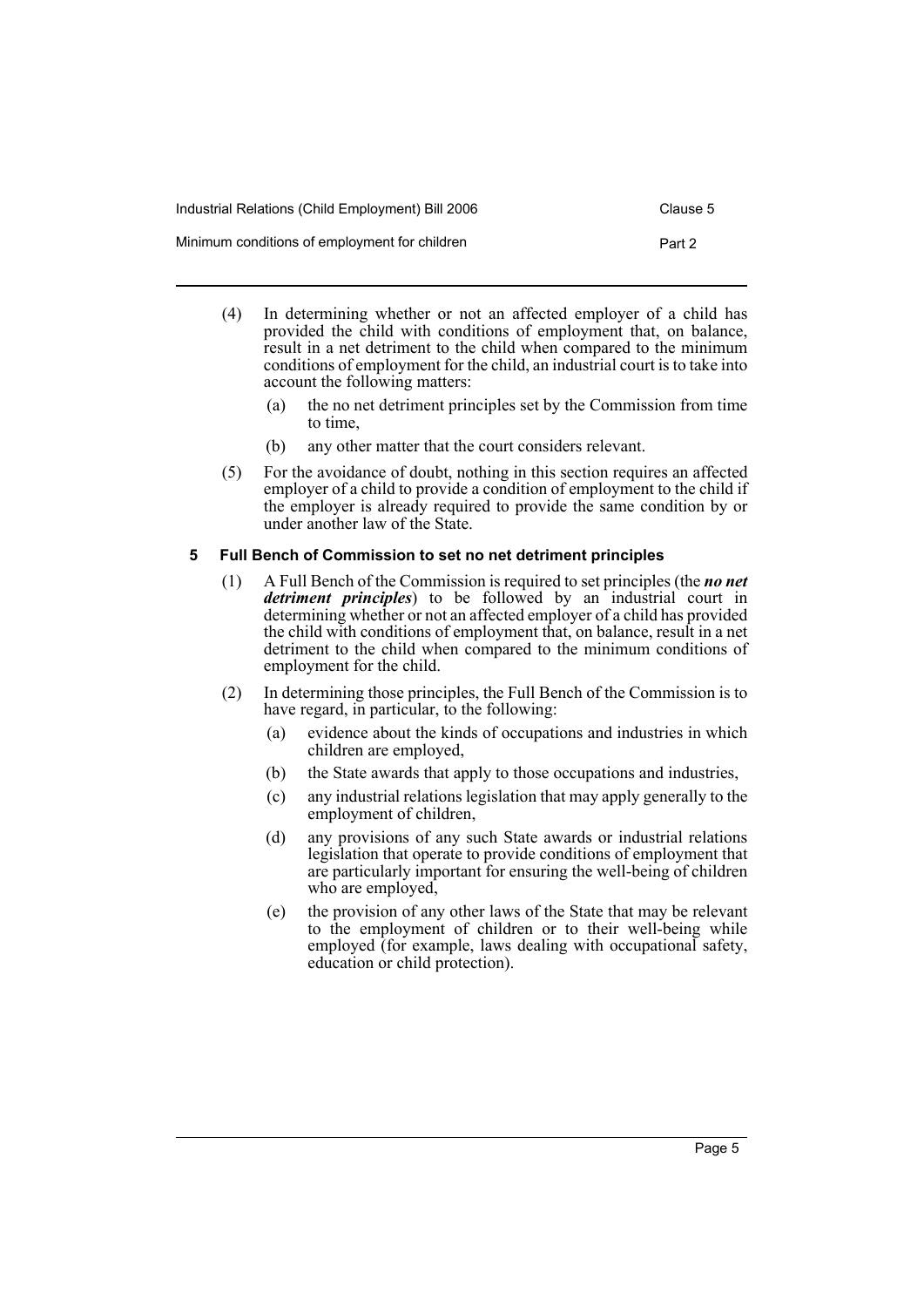- Part 2 Minimum conditions of employment for children
	- (3) Without limiting subsection (1) or (2), the Full Bench of the Commission may determine that a particular condition or conditions of employment of the kind referred to in subsection (2) (d) is or are of such importance for ensuring the well-being of children who are employed that a failure to provide that condition or those conditions will of itself result in a net detriment to the child when compared to the minimum conditions of employment for the child.
	- (4) A Full Bench of the Commission is to review the no net detriment principles at least once every 3 years.
	- (5) The no net detriment principles may be set or reviewed on the application of the Minister or on the Commission's own initiative.
	- (6) Industrial organisations are entitled to be notified of any proceedings of a Full Bench under this section and to make submissions on the setting or review of the no net detriment principles.
	- (7) The Industrial Registrar is to publish the no net detriment principles:
		- (a) if Part 11 (NSW industrial relations website) of Chapter 4 (as inserted by the *Industrial Relations Further Amendment Act 2006*) has not commenced—in the Industrial Gazette, or
		- (b) if that Part has commenced—on the NSW industrial relations website.
	- (8) The initial no net detriment principles are to be set and published under this section within 6 months after the commencement of this section.

#### **6 Exhibition of comparable State awards in workplace**

An affected employer of any child must cause a copy of the comparable State award (or the latest official reprint of the award) that is applicable for the purposes of section 4 to the employment of the child at any premises to be exhibited in a conspicuous place at those premises.

Maximum penalty: 10 penalty units.

**Note.** Part 6 of Chapter 7 of the *Industrial Relations Act 1996* (as applied to and for the purposes of this Part by section 16) makes provision with respect to the bringing of criminal and other legal proceedings.

#### **7 Record-keeping requirements**

- (1) For each child for whom an employer is an affected employer, the employer is to ensure that records are kept of the following matters:
	- (a) the name of the employer,
	- (b) the ACN (if any) and ABN of the employer,
	- (c) the name of the child,
	- (d) the date of birth of the child as provided to the employer,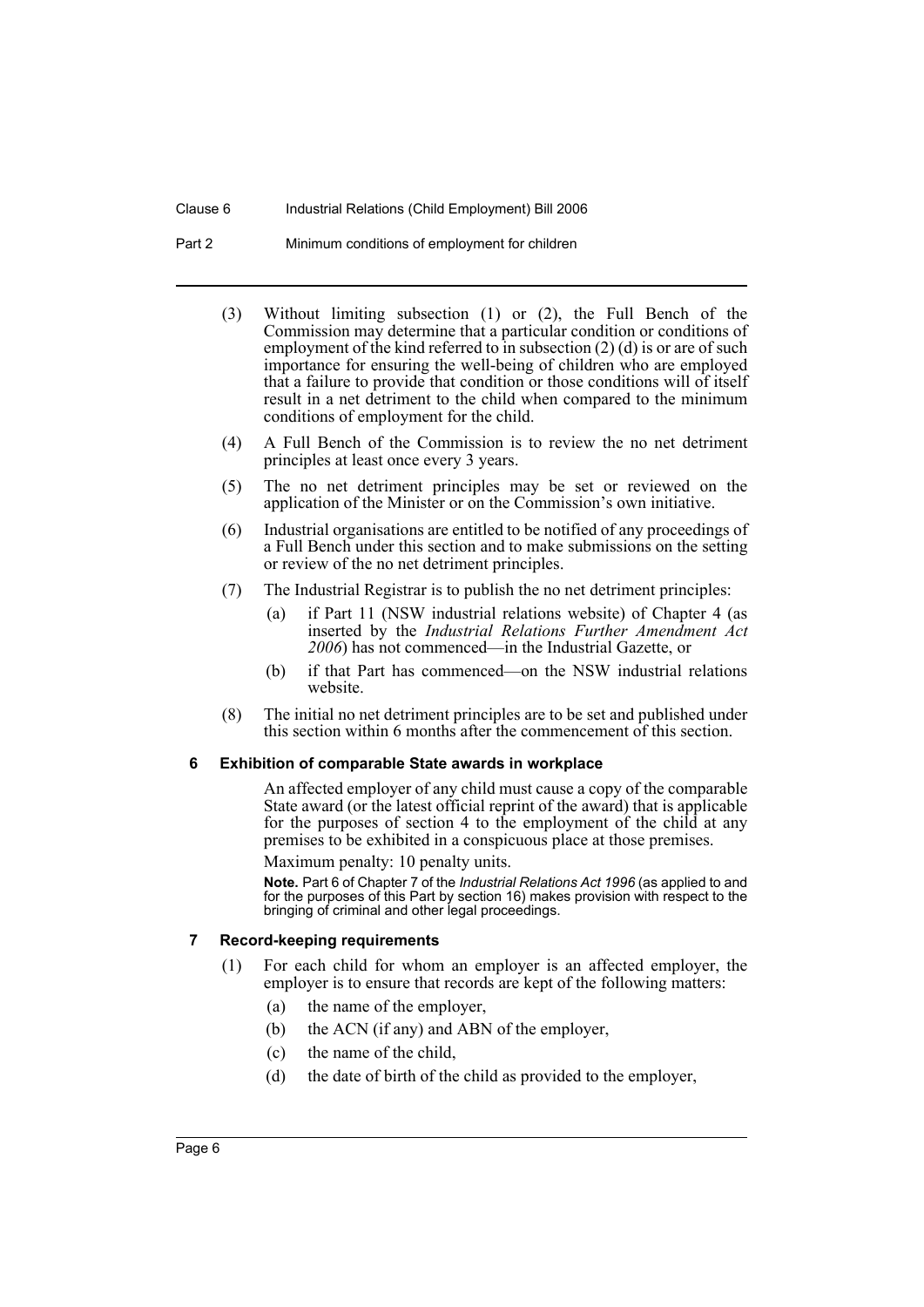- Minimum conditions of employment for children **Part 2** Part 2
	- (e) the date on which the child's employment began,
	- (f) whether the child's employment is full-time or part-time,
	- (g) whether the child's employment is permanent, temporary or casual,
	- (h) any remuneration paid to the child,
	- (i) the days on which the child works for the employer (including the starting and finishing times and the total number of hours worked on each day),
	- (j) if the child's employment is terminated—the date on which the child's employment is terminated,
	- (k) such other matters concerning the employment of the child as may be prescribed by the regulations.
	- (2) The records are to be kept in the manner and form prescribed by the regulations.
	- (3) The employer must ensure that the records are kept for a period of at least 6 years.
	- (4) The regulations may make provision for or with respect to the transfer of any such records, or copies of any such records, to the successor of an employer.
	- (5) A person who contravenes this section or the regulations under this section is guilty of an offence.

Maximum penalty: 20 penalty units.

**Note.** The following provisions of the *Industrial Relations Act 1996* (as applied to and for the purposes of this Part by section 16) should be noted:

- (a) Section 385 (as applied) enables an inspector to require an employer to produce records required to be kept under this section to the inspector for examination.
- (b) Section 387 (as applied) makes it an offence to fail, without reasonable excuse, to comply with a requirement of an inspector.
- (c) Part 6 of Chapter 7 (as applied) makes provision with respect to the bringing of criminal and other legal proceedings.

## **Division 2 Compliance notices**

## **8 Issue of compliance notices**

- (1) If an inspector is of the opinion that an affected employer of a child:
	- (a) is contravening section 4, or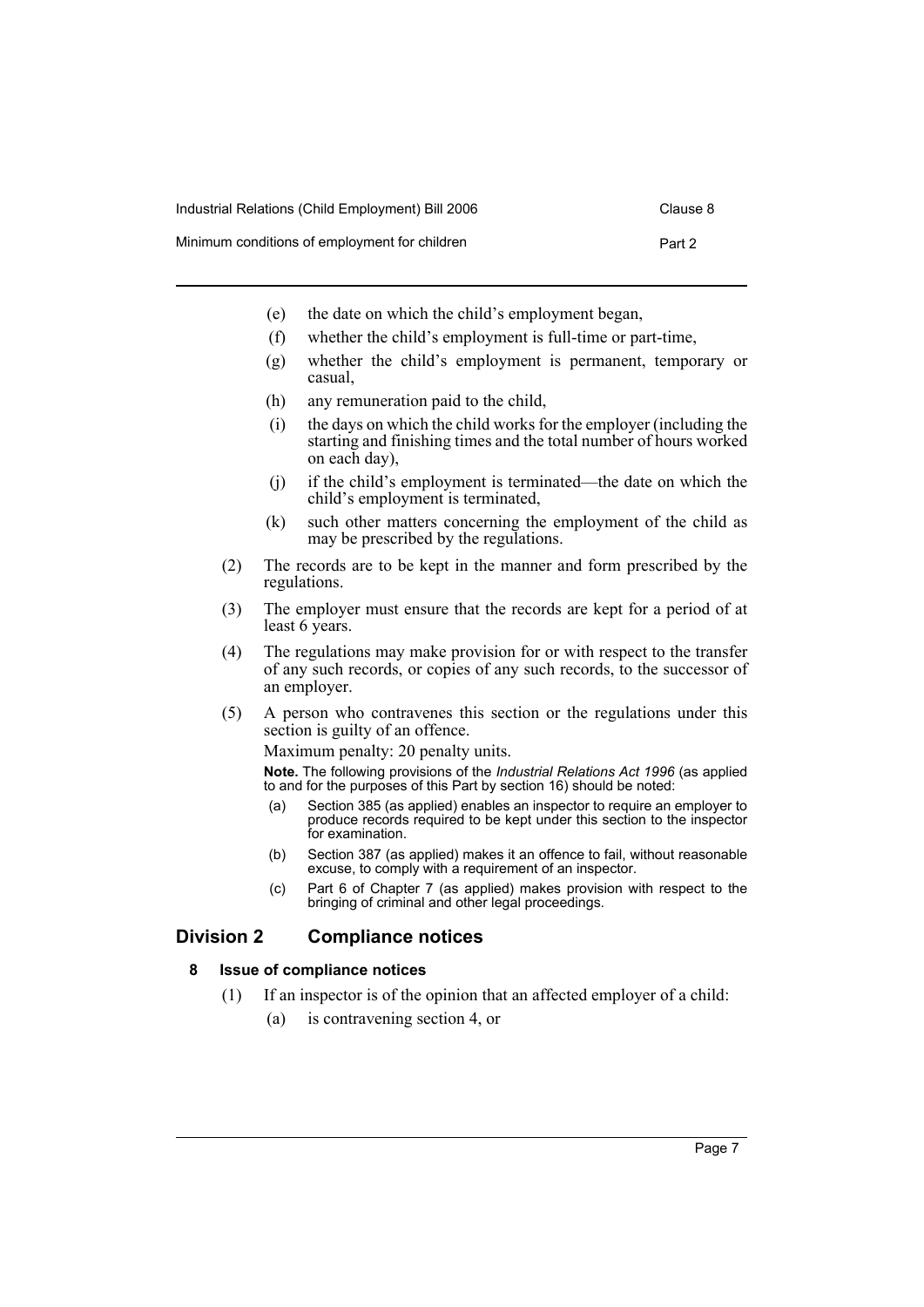#### Clause 9 Industrial Relations (Child Employment) Bill 2006

Part 2 Minimum conditions of employment for children

(b) has contravened section 4 in circumstances that make it likely that the contravention will continue or be repeated,

the inspector may issue to the employer a notice (in the form, if any, prescribed by the regulations) requiring the employer to remedy the contravention or the matters occasioning it within the period specified in the notice.

- (2) The period within which an affected employer of a child is required by a compliance notice to remedy a contravention or the matters occasioning the contravention must be at least a period of 14 days after the issue of the notice.
- (3) However, an inspector may specify a period that is less than 14 days after the issue of the compliance notice if satisfied that it is reasonably practicable for the employer to comply with the requirements imposed by the notice by the end of that period.
- (4) A compliance notice must:
	- (a) state that the inspector is of the opinion referred to in subsection (1), and
	- (b) state the reasons for that opinion, and
	- (c) include information about appeal rights under this Division against the notice.

## **9 Compliance notices may include directions**

- (1) An inspector may include in a compliance notice directions as to the measures to be taken to remedy any contravention or matter to which the notice relates or to otherwise comply with the notice.
- (2) Without limiting subsection (1), any such direction may offer the person to whom it is issued a choice of ways in which to remedy the contravention or matter or to comply with the notice.

## **10 Withdrawal of compliance notices**

- (1) A compliance notice may be withdrawn at any time by the inspector who issued the notice (or by another inspector authorised to do so, whether in the particular case or generally for the purposes of this section, by the Director-General of the Department of Commerce) if the inspector is satisfied that the notice was issued in error or is incorrect in some respect.
- (2) The withdrawal has effect when notice of the withdrawal is given to the person to whom the notice was issued.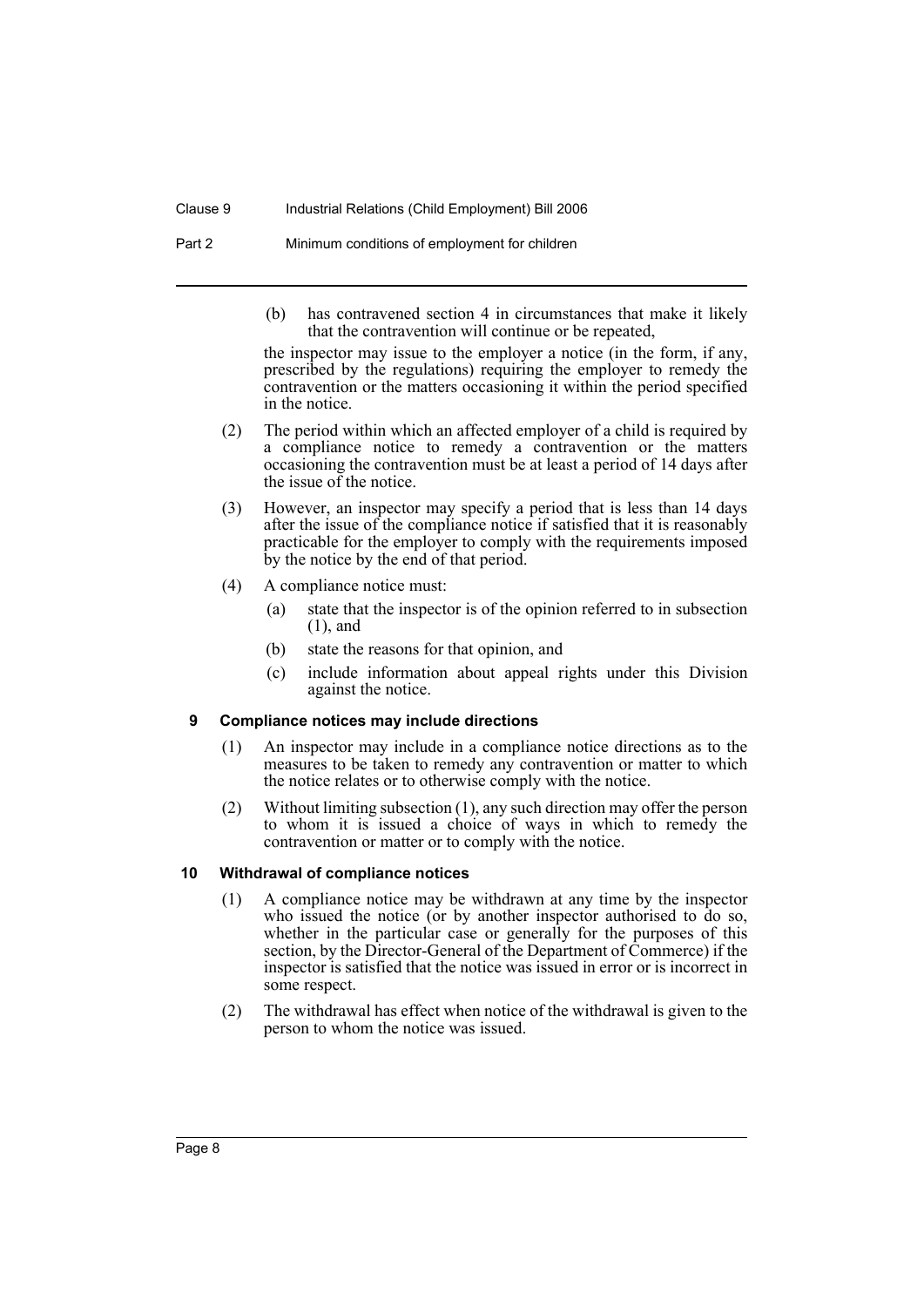| Industrial Relations (Child Employment) Bill 2006 | Clause 11 |
|---------------------------------------------------|-----------|
| Minimum conditions of employment for children     | Part 2    |

## **11 Offence: refusal or failure to comply with compliance notice**

An affected employer who, without reasonable excuse, refuses or fails to comply with a requirement imposed by a compliance notice issued to the employer is guilty of an offence.

Maximum penalty: 100 penalty units.

**Note.** Part 6 of Chapter 7 of the *Industrial Relations Act 1996* (as applied to and for the purposes of this Part by section 16) makes provision with respect to the bringing of criminal and other legal proceedings.

## **12 Appeal to Industrial Court of New South Wales**

- (1) A person to whom a compliance notice is issued may appeal against the notice to the Industrial Court of New South Wales.
- (2) An appeal to the Industrial Court under this section does not operate to stay the notice the subject of the appeal except as otherwise ordered by the Court.
- (3) The Industrial Court may, on the appeal, confirm the notice, vary it or revoke it.
- (4) If the Industrial Court confirms a compliance notice, the Court may also in the same proceedings determine any application made under section 15 for a civil penalty in respect of the contravention of section 4 to which the notice relates.
- (5) Regulations may be made for or with respect to appeals under this section, including the time and manner in which such an appeal is to be made.
- (6) Without limiting subsection (5), the regulations may apply (whether with or without modification) provisions of the *Industrial Relations Act 1996* and the regulations under that Act for or with respect to appeals under this section.

#### **13 Revocation or withdrawal of compliance notice does not prevent issue of another notice**

The revocation or withdrawal of a compliance notice does not prevent the issue of another compliance notice.

#### **14 Proceedings for offences or civil penalties not affected by compliance notices**

The issue, variation, revocation or withdrawal of a compliance notice does not affect any proceedings for an offence against this Act or for the recovery of a civil penalty in connection with any matter in respect of which the notice was issued.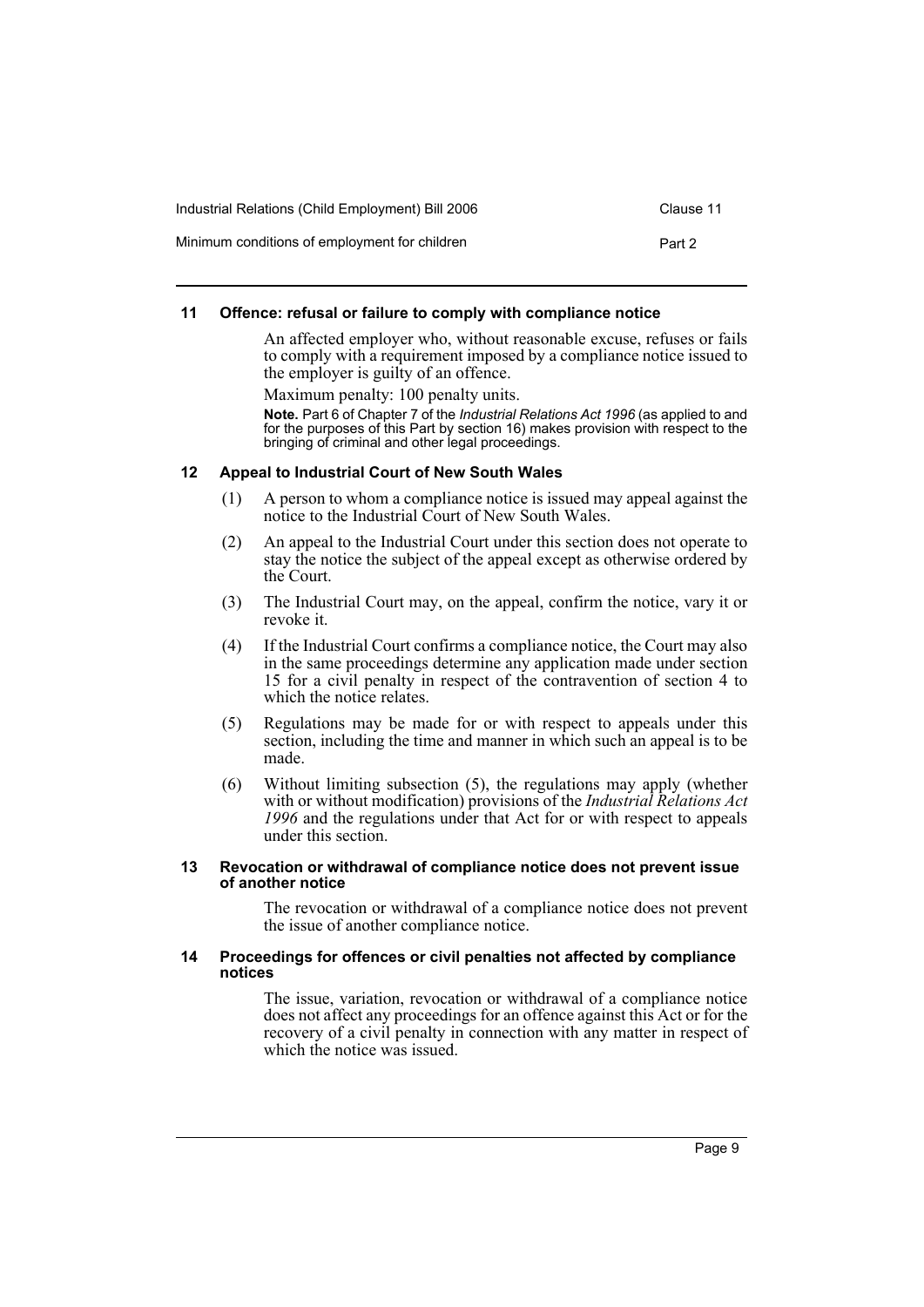## **Division 3 Civil penalty**

## **15 Civil penalty for contravention of section 4**

- (1) If an industrial court is satisfied that an affected employer of a child has contravened section 4, it may order the employer to pay a pecuniary penalty not exceeding \$10,000 (*a civil penalty*).
- (2) Proceedings for a civil penalty may be instituted by an inspector. **Note.** A civil penalty may also be sought in proceedings on an appeal under section 12. See section 12 (4).
- (3) Proceedings for a civil penalty may be instituted within 6 years after the contravention.
- (4) To avoid doubt, the rules of evidence apply to proceedings for a civil penalty.
- (5) Evidence given in proceedings for the recovery of money under Part 2 of Chapter 7 of the *Industrial Relations Act 1996* (as applied to and for the purposes of this Part by section 16) is not admissible in proceedings for a civil penalty.
- (6) In determining the amount of the pecuniary penalty that an affected employer of a child should be ordered to pay, the industrial court may take into account any of the following matters:
	- (a) whether or not the employer has made a reasonable effort to provide the child with the minimum conditions of employment for the child,
	- (b) whether or not the child understood and consented to the provision of the conditions of employment that the employer has actually provided to the child,
	- (c) any other matter that the court considers relevant.
- (7) In any proceedings for a civil penalty, the industrial court may award costs to either party and assess the amount of those costs. Costs cannot be awarded against the prosecutor except in the circumstances in which costs can be awarded against the prosecutor in criminal proceedings.
- (8) The following provisions apply to contraventions of section 4 and to proceedings for a civil penalty for such a contravention in the same way as they apply to criminal proceedings for an offence against the *Industrial Relations Act 1996*:
	- (a) Sections 400–403 of the *Industrial Relations Act 1996* (as applied to and for the purposes of this Part by section 16).
	- (b) The provisions of any Act relating to the recovery of penalties imposed for an offence.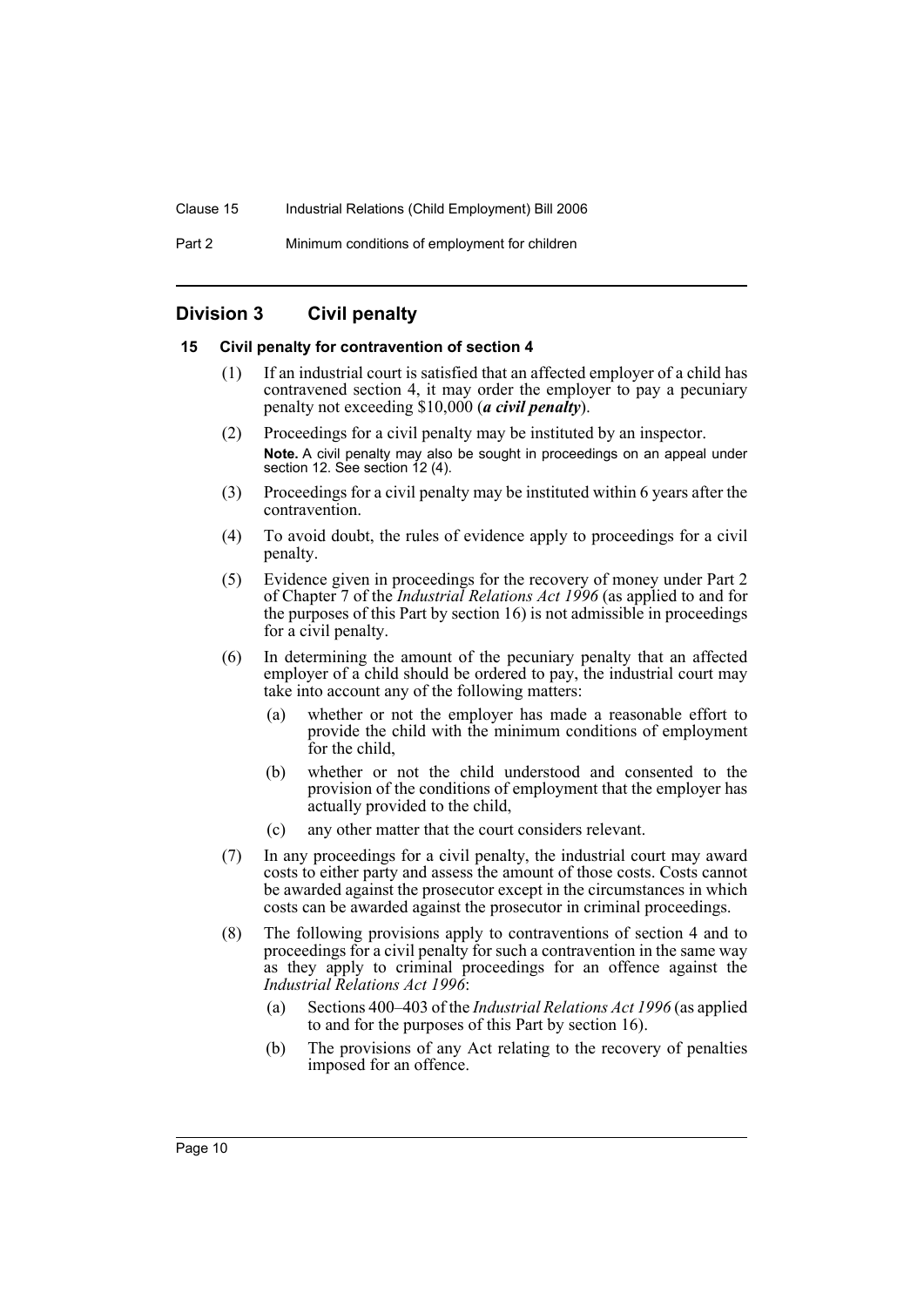| Industrial Relations (Child Employment) Bill 2006 | Clause 16 |
|---------------------------------------------------|-----------|
| Minimum conditions of employment for children     | Part 2    |

(c) Any provision of this or any other Act relating to criminal proceedings that is applied to this section by the regulations (whether with or without modification).

## **Division 4 Applied enforcement provisions**

## **16 Applied provisions of Industrial Relations Act 1996**

- (1) The following provisions of the *Industrial Relations Act 1996* and the regulations made under that Act apply to and for the purposes of this Part (*the applied enforcement provisions*):
	- (a) section 162A (Transfer of certain proceedings to Industrial Magistrates),
	- (b) section 181 (2) (d),
	- (c) section 197 (Appeals from Local Court),
	- (d) Part 1 of Chapter 7 (Breach of industrial instruments), other than sections 357 and 361,
	- (e) Part 2 of Chapter 7 (Recovery of remuneration and other amounts), other than section 380,
	- (f) Part 4 of Chapter 7 (Inspectors and their powers),
	- (g) Part 5 of Chapter 7 (Evidentiary provisions),
	- (h) Part 6 of Chapter 7 (Criminal and other legal proceedings),
	- (i) any other provision prescribed by the regulations.
- (2) Accordingly, the applied enforcement provisions have effect as if they formed part of this Act.
- (3) For the purposes of the application of the applied enforcement provisions (but without limiting subsection  $(6)$ ), a reference in the applied enforcement provisions:
	- (a) to this Act (that is, the *Industrial Relations Act 1996*) is to be read as a reference to this Part, and
	- (b) to the regulations is to be read as including a reference to the regulations under this Act made for the purposes of this Part, and
	- (c) to the industrial relations legislation is to be read as including a reference to this Part, and
	- (d) to an industrial court is to be read as a reference to an industrial court within the meaning of this Act, and
	- (e) to employment is to be read as a reference to employment of a child to which section 4 of this Act applies, and
	- (f) to an employer is to be read as a reference to an affected employer of a child, and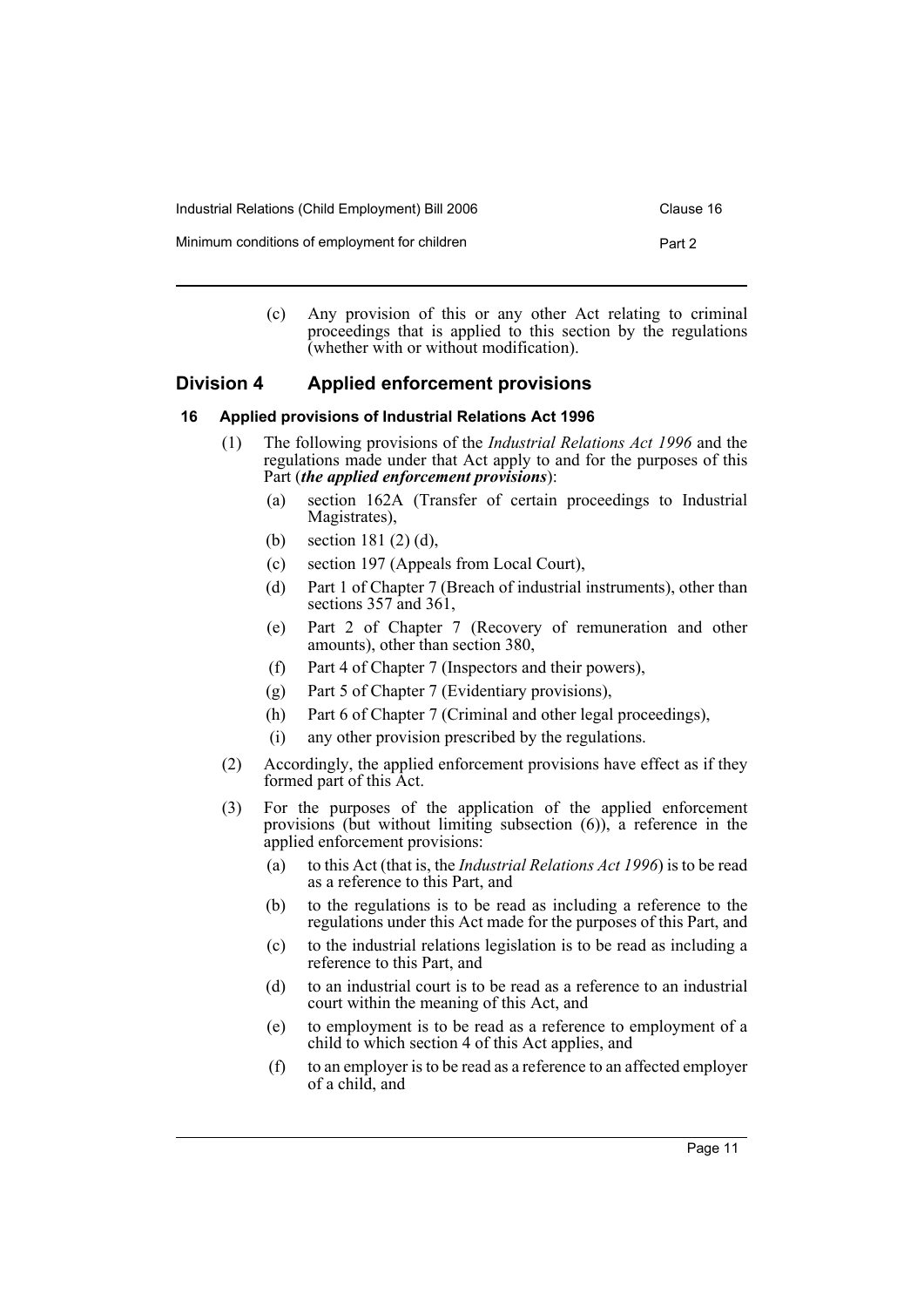- (g) to employees is to be read as a reference to children to whose employment section 4 of this Act applies, and
- (h) to a civil penalty is to be read as a reference to a civil penalty imposed under section 15 of this Act, and
- (i) to the recovery of money under Part 2 of Chapter 7 is to be read as a reference to the recovery of money under Part 2 of that Chapter (as applied to and for the purposes of this Part by this section), and
- (j) to an industrial instrument is to be read as including a reference to section 4 to the extent that it requires an employer of a child to provide the minimum conditions of employment for the child or conditions of employment that do not, on balance, result in a net detriment to the child when compared with the minimum conditions of employment for the child,

as the case requires.

- (4) Without limiting subsections (3) and (6), a reference in Part 2 of Chapter 7 (Recovery of remuneration and other amounts) of the *Industrial Relations Act 1996* (as applied to and for the purposes of this Part by this section) to an amount payable under an industrial instrument is to be read as a reference to an amount payable to a child under the minimum conditions of employment for the child in circumstances where the employer has contravened section 4.
- (5) Section 153 (1) of the *Industrial Relations Act 1996* applies to proceedings under Part 1 or Part 2 of Chapter 7 of that Act (as applied to and for the purposes of this Part by this section) in the same way as it applies to proceedings under those Parts apart from this section.
- (6) The applied enforcement provisions have effect subject to such modifications as are prescribed by this Part or the regulations.
- (7) Nothing in this section authorises the Industrial Court of New South Wales to transfer any proceedings under this Act to a Local Court constituted by an Industrial Magistrate sitting alone unless the no net detriment principles have been set and published under section 5.
- (8) Unless the regulations provide otherwise, nothing in this section prevents the application of provisions of the *Industrial Relations Act 1996* that would be applicable to a matter arising under this Part (including the exercise of a function conferred or imposed on the Commission by or under this Part) apart from this section.

**Note.** For example, nothing in this section limits the application of the provisions of the *Industrial Relations Act 1996* dealing with the constitution of the Commission, its practice and procedure and appeals from its decisions.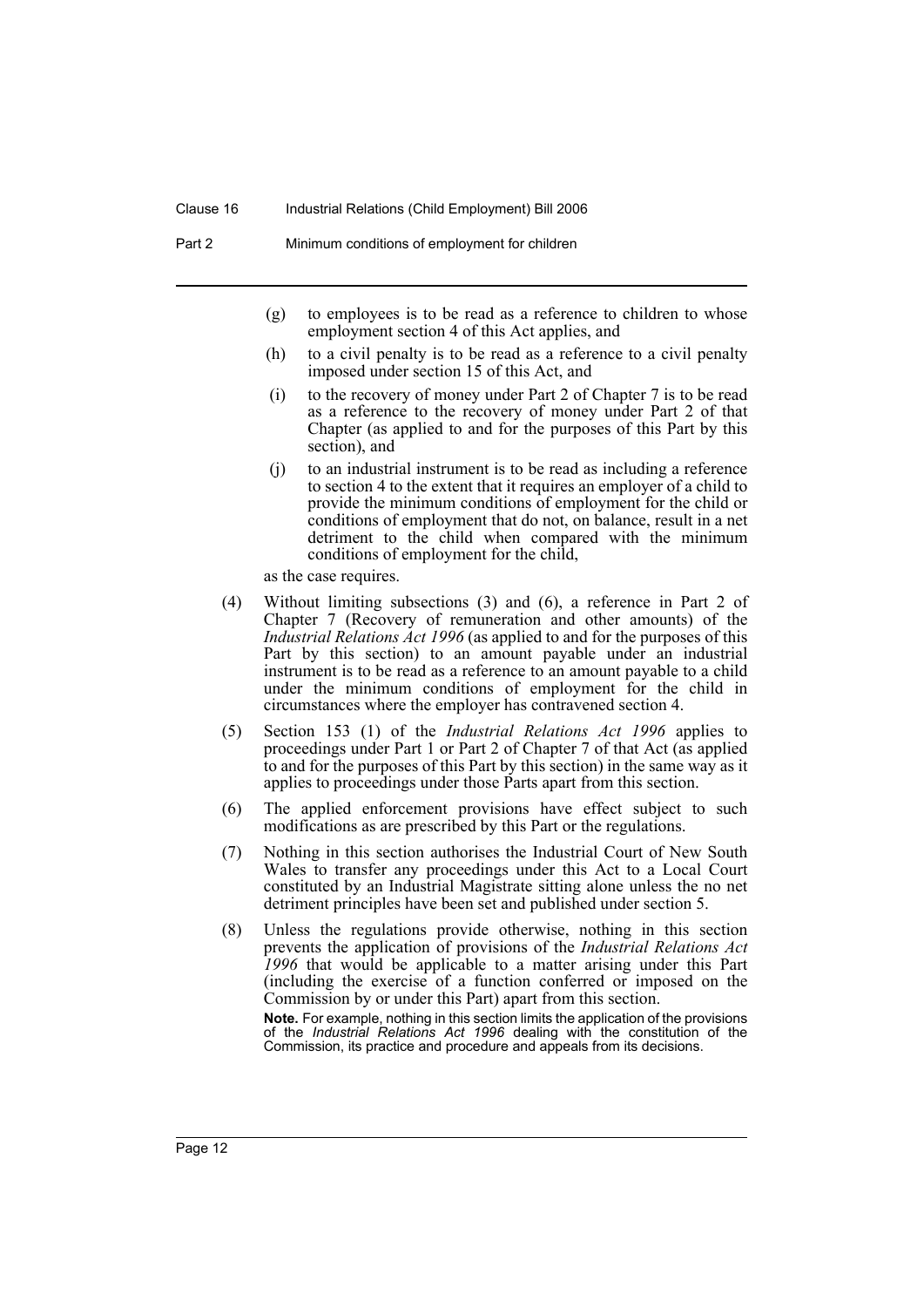| Industrial Relations (Child Employment) Bill 2006           | Clause 17 |
|-------------------------------------------------------------|-----------|
| Unfair dismissal of children by constitutional corporations | Part 3    |

## **Part 3 Unfair dismissal of children by constitutional corporations**

## **17 Unfair dismissal of children employed by constitutional corporations**

- (1) This section applies to any dismissal by a constitutional corporation, on or after the introduction day, of a child from employment by the corporation.
- (2) The following provisions of the *Industrial Relations Act 1996* and the regulations made under that Act apply to and for the purposes of any dismissal of a child from employment to which this section applies (*the applied unfair dismissal provisions*):
	- (a) Part 6 (Unfair dismissals) of Chapter 2, other than section 83 (1A),
	- (b) section 181 (2) (c) and (c1),
	- (c) any other provision prescribed by the regulations.
- (3) Accordingly, the applied unfair dismissal provisions have effect as if they formed part of this Act.
- (4) For the purposes of the application of the applied unfair dismissal provisions (but without limiting subsection (6)), a reference in the applied unfair dismissal provisions:
	- (a) to employment is to be read as a reference to employment of a child by a constitutional corporation, and
	- (b) to an employer is to be read as a reference to an employer that is a constitutional corporation, and
	- (c) to employees is to be read as a reference to children who are employed by a constitutional corporation, and
	- (d) to proceedings under Part 6 of Chapter 2 is to be read as a reference to proceedings under Part 2 of that Chapter (as applied by this section to and for the purposes of any dismissal of a child from employment to which this section applies), and
	- (e) to an industrial instrument is to be read as a reference to a State industrial instrument,

as the case requires.

(5) Section 153 (1) of the *Industrial Relations Act 1996* applies to proceedings under Part 6 of Chapter 2 of that Act (as applied by this section to and for the purposes of any dismissal of a child from employment to which this section applies) in the same way as it applies to proceedings under that Part apart from this section.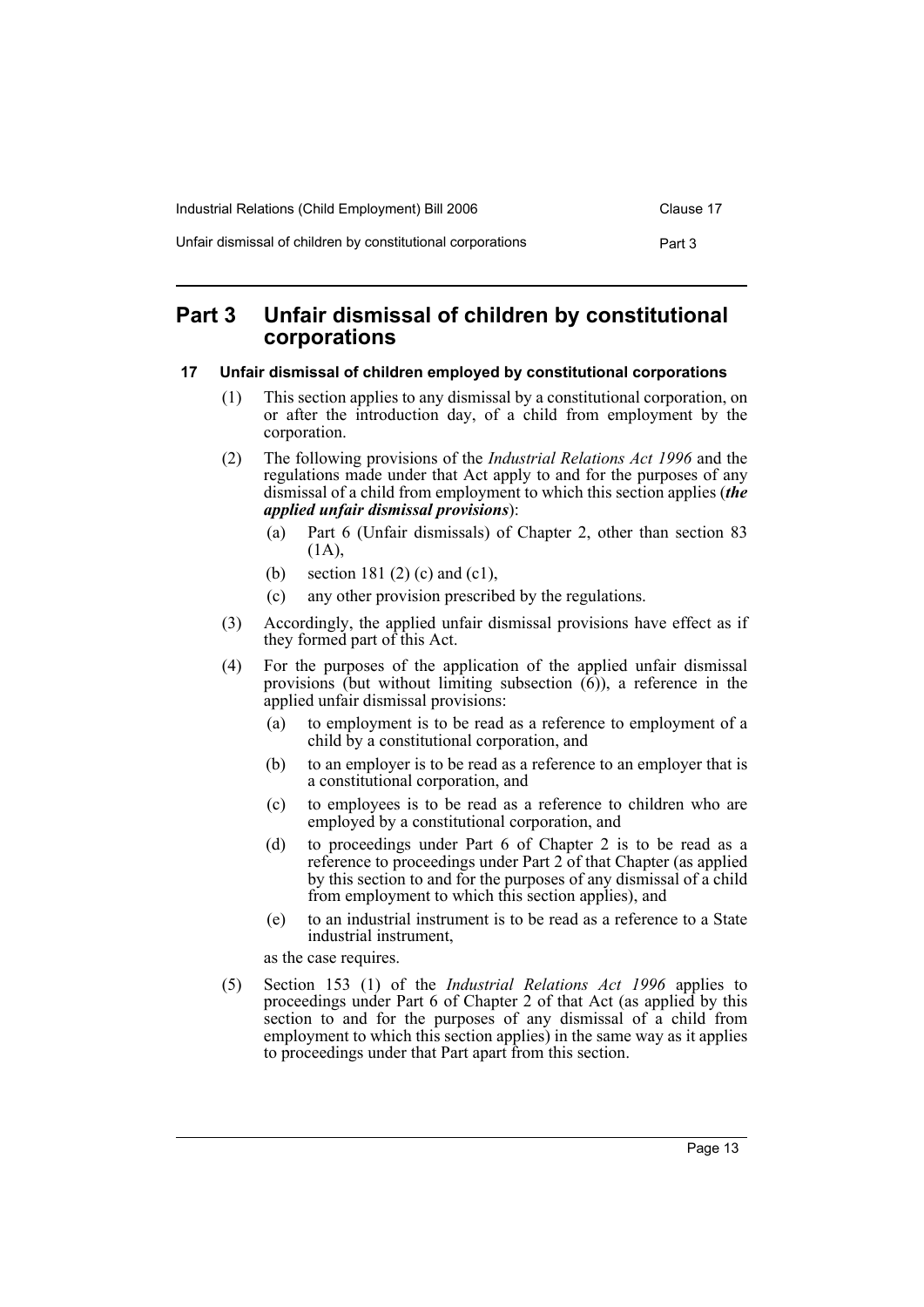#### Clause 17 Industrial Relations (Child Employment) Bill 2006

Part 3 Unfair dismissal of children by constitutional corporations

- (6) The applied unfair dismissal provisions have effect subject to such modifications as are prescribed by this Part or the regulations.
- (7) Unless the regulations provide otherwise, nothing in this section prevents the application of provisions of the *Industrial Relations Act 1996* that would be applicable to a matter arising under this Part (including the exercise of a function conferred or imposed on the Commission by or under this Part) apart from this section. **Note.** For example, nothing in this section limits the application of the provisions of the *Industrial Relations Act 1996* dealing with the constitution of the Commission, its practice and procedure and appeals from its decisions.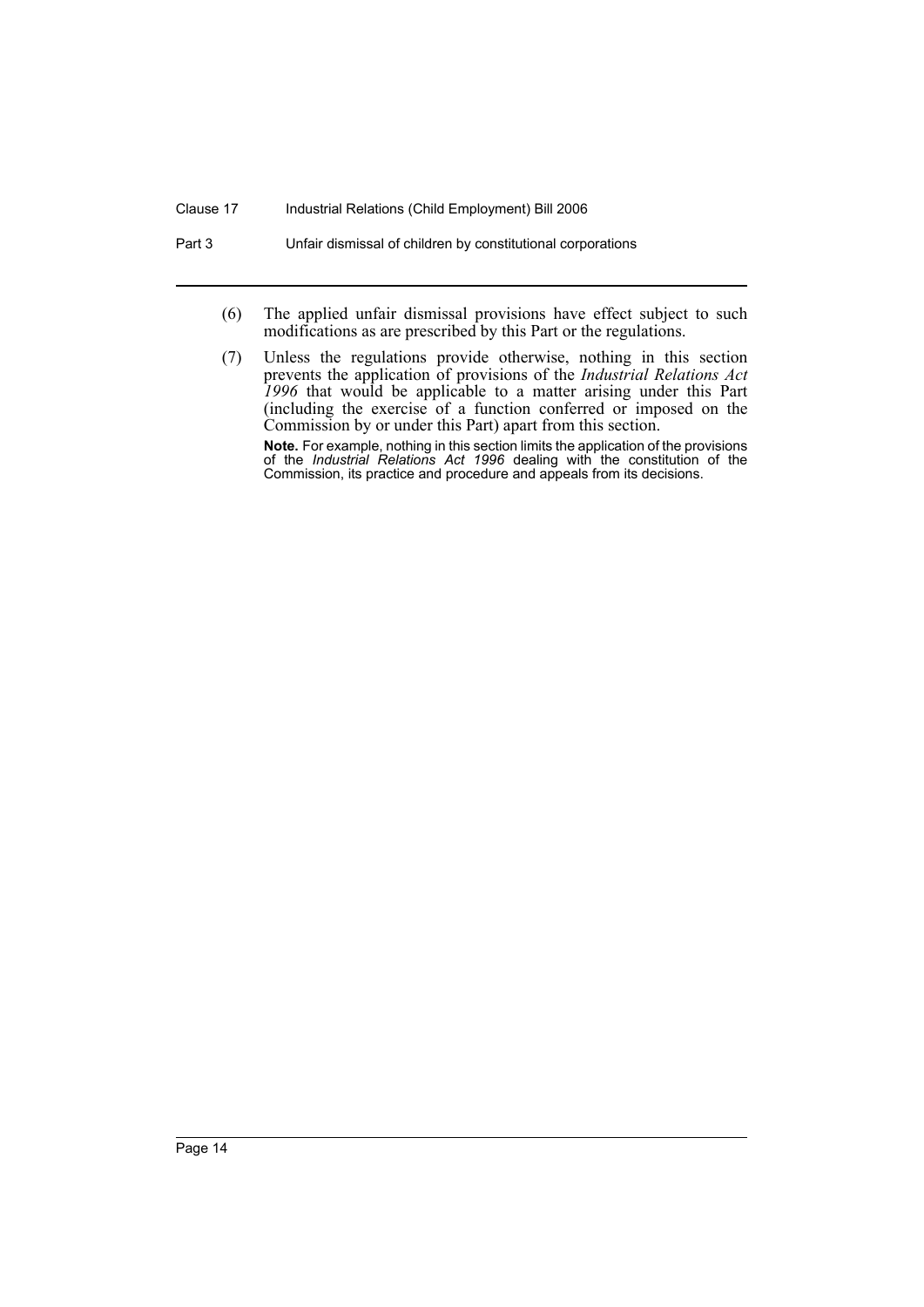Industrial Relations (Child Employment) Bill 2006 Clause 18

Miscellaneous **Part 4** 

## **Part 4 Miscellaneous**

## **18 Act to bind Crown**

This Act binds the Crown in right of New South Wales and, in so far as the legislative power of the Parliament of New South Wales permits, the Crown in all its other capacities.

## **19 Relationship with other legislation**

The provisions of this Act are in addition to, and do not derogate from, the provisions of the following legislation with respect to the employment of children to the extent that the provisions of such legislation would apply to such employment apart from this Act:

- (a) the industrial relations legislation,
- (b) the *Industrial Relations (Ethical Clothing Trades) Act 2001*,
- (c) the *Children and Young Persons (Care and Protection) Act 1998*,
- (d) the *Apprenticeship and Traineeship Act 2001*,
- (e) a statutory rule made under an Act referred to in paragraph (b), (c) or (d),
- (f) any other Act or statutory rule prescribed by the regulations.

## **20 Giving of notices and other documents**

- (1) For the purposes of this Act, a notice or other document may be given to a person (or a notice or other document may be served on a person):
	- (a) in the case of a natural person:
		- (i) by delivering it to the person personally, or
		- (ii) by sending it by post to the address specified by the person for the giving or service of documents or, if no such address is specified, the residential or business address of the person last known to the person giving or serving the document, or
		- (iii) by sending it by facsimile transmission to the facsimile number of the person, or
	- (b) in the case of a body corporate:
		- (i) by leaving it with a person apparently of or above the age of 16 years at, or by sending it by post to, the head office, a registered office or a principal office of the body corporate or to an address specified by the body corporate for the giving or service of documents, or
		- (ii) by sending it by facsimile transmission to the facsimile number of the body corporate.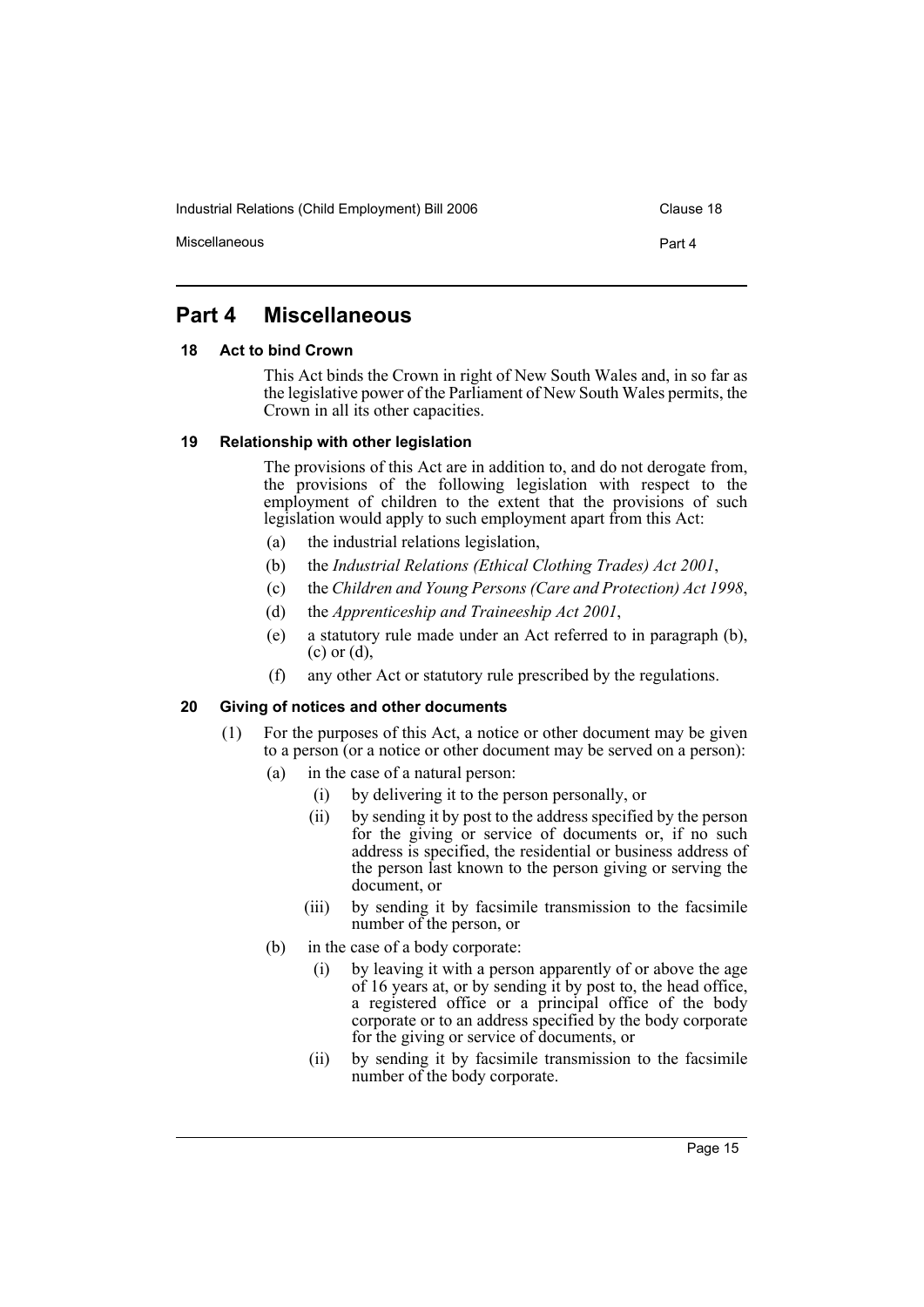#### Clause 21 Industrial Relations (Child Employment) Bill 2006

Part 4 Miscellaneous

(2) Nothing in this section affects the operation of any provision of a law or of the rules of a court authorising a document to be served on a person in any other manner.

#### **21 Regulations**

The Governor may make regulations, not inconsistent with this Act, for or with respect to any matter that by this Act is required or permitted to be prescribed or that is necessary or convenient to be prescribed for carrying out or giving effect to this Act.

#### **22 Savings, transitional and other provisions**

Schedule 1 has effect.

#### **23 Consequential amendment of Industrial Relations Act 1996 No 17**

The *Industrial Relations Act 1996* is amended by inserting "*Industrial Relations (Child Employment) Act 2006*" after "*Essential Services Act 1988*" in section 382 (1).

## **24 Review of Act**

- (1) The Minister is to review this Act to determine whether the policy objectives of the Act remain valid and whether the terms of the Act remain appropriate for securing those objectives.
- (2) The review is to be undertaken as soon as possible after the period of 5 years from the date of assent to this Act.
- (3) A report on the outcome of the review is to be tabled in each House of Parliament within 12 months after the end of the period of 5 years.